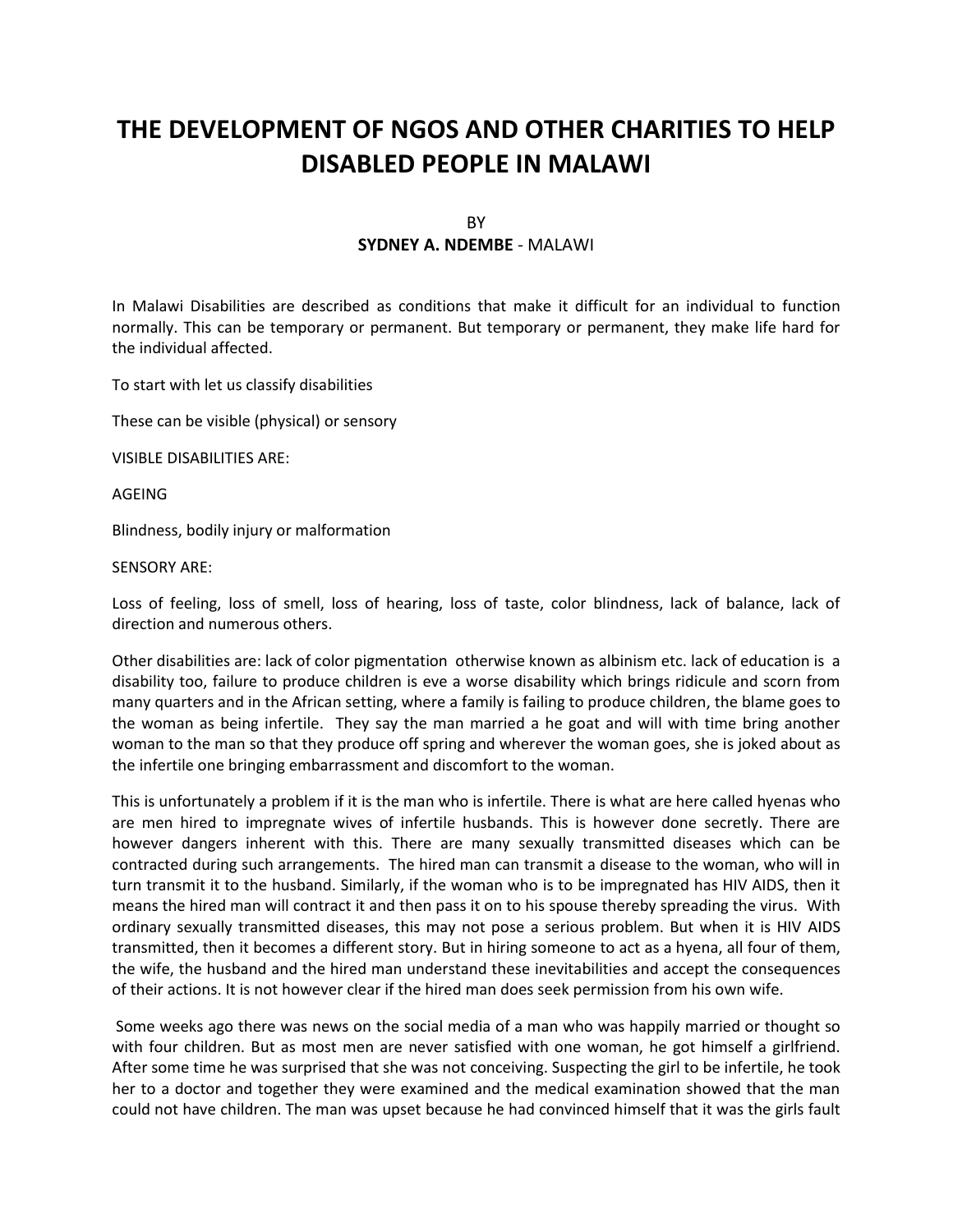and said he had four children, the doctor told him that that could not be possible and suggested a DNA test on the children and it has been proved that they are not his children. This is a disability nobody notices until such circumstances come into the open. The issue is still going round with no possible solution in sight.

In Malawi the most common forms of disability are blindness, hearing impairment, amputations, physical bodily distortions due to polio and other diseases, and albinism

#### DEVELOPMENT OF NGOS IN MALAWI.

NGOS are a shortened version of non-governmental organizations. An NGO can be any organization usually nonprofit but not limited to that, that operates independent of government and can be local or international. Their role in the society is to provide unique services that government aid organizations and corporations do not or cannot. They form an important link in the services between the community and the Government services. One very important aspect of an NGO is that they have the power to make instant decisions and take immediate action without seeking higher authority, unlike government agencies which have a lot of red tape to deal with before taking action which is rather hazardous in all aspects. They are supposed to adapt to situations and respond to the needs faster than government. They are supposed to be well organized service providers in critically important issues like medical care, environmental education and advocacy and human rights protection. These are cases of emergency relief, natural disasters, accidents, and other unforeseen occurrences which need on the spot action.

Having briefly explained the role of NGOs, let me go to the situation in Malawi. NGOs in Malawi there is what is called an NGO Board whose function is to register and coordinate the NGOs. This helps in the reduction of duplication of services and confusion because if an NGO comes in to register with the NGO Board with drilling wells or providing safe or potable water in the country and there is already another one doing the same, the NGO Board will tell them that there is already another NGO doing the same job. The Board then can tell the new NGO where they should go and operate to fulfill their mandate without interfering with others. They are therefore expected to register before operating in the country. Those that don't register become illegal and risk being closed when found and may even face heavy fines.

#### NGOs IN GENERAL

NGOs are viewed with suspicion and distrust in most African Countries This is a result of organizations coming into a country with one known objective while as they have other agenda to pursue. During the Colonial days, we never heard of NGOs. The colonial government did not want too many nongovernmental organizations. There were some political parties agitating for self-government and independence from Britain the colonial masters. These were tolerated as it was believed that Malawi as a country without mineral resources and without financial resources was dependent on the other countries and would therefore not really want to be free from the colonial government or even want to stand on its own. This was however proved wrong as it was the same Malawi that led to the end of the grouping called federation of the three countries Malawi, Zambia and Zimbabwe. After the attainment of independence, and on Malawi adopting the one party system of government, NGOs were not encouraged as they were looked upon as instruments likely to be used to voice discontent with government and therefore foment rebellion . With the rebirth of multi-party politics and the freedom of expression, the situation changed. There are now very many NGOs both local and international doing all sorts of things, some good and others bad.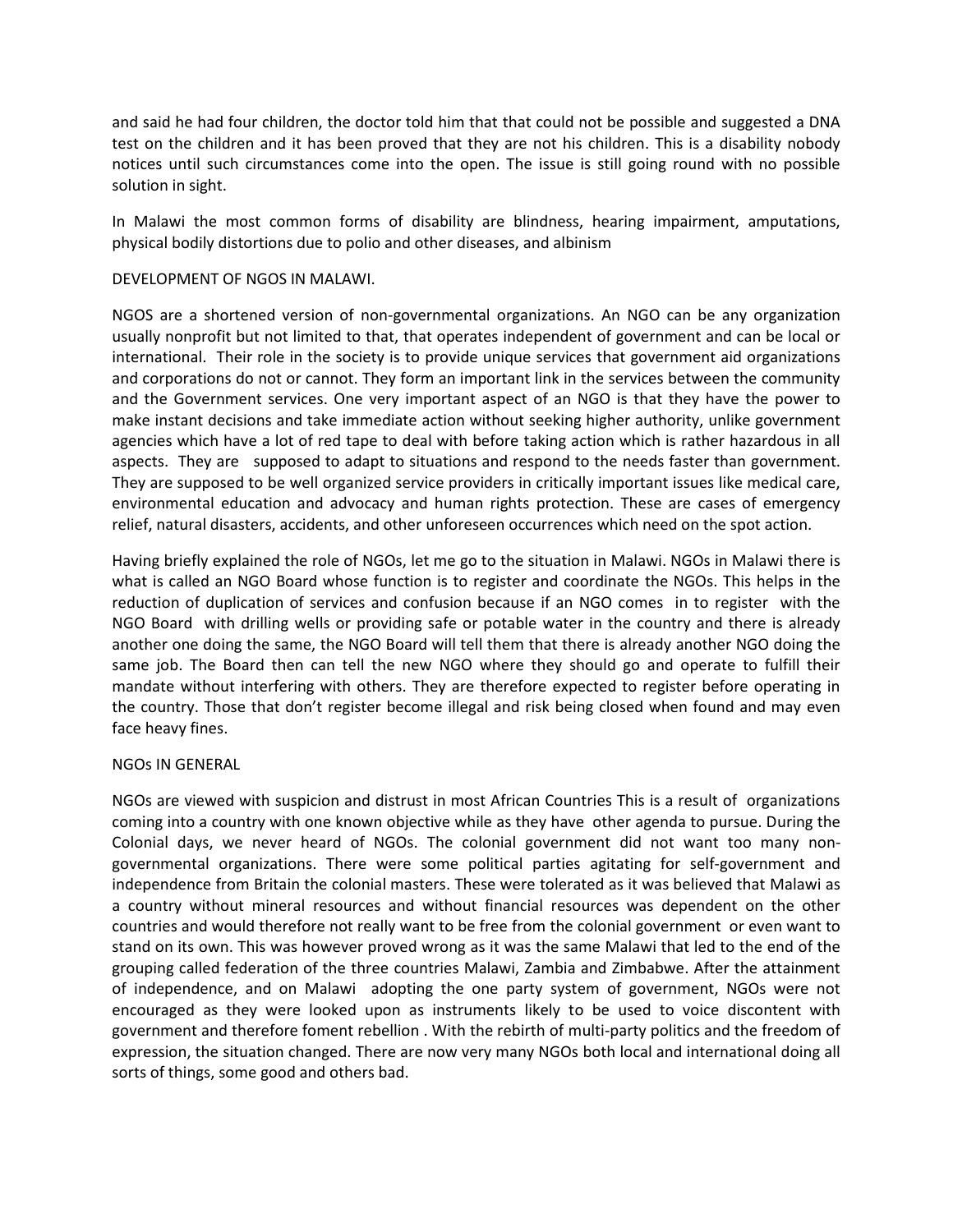There are those helping in the provision of health services, then those helping with population control, then those helping with disease control like malaria control rabies control HIVAIDS Control, helping in animal health, environmental control, malnutrition control, price controls and numerous others.

There are however some NGOs which registered for one purpose but are doing things contrary to their registered purpose. These have become political in nature. One example is Centre for the Development of people CEDEP. This organization is pushing for same sex marriages which is taboo in this country and because of this, CEDEP is no longer dealing with developing people but attacking the government for not bowing down to its demands for same sex marriages and its funders who are external organizations are busy pushing hard and for the NGO to be seen to be doing something about the matter therefore, CEDEP has moved from its original focus and started attacking government on anything it does. This NGO has no interest in the disability sector and does not even mention it.

Then there is OXFAM which initially was for famine relief but later started to encourage people to voice out their feelings against the single party system of government. They started this through simple plays organized in the rural areas and people did not know what was taking place until they realized that they were being liberated from mental bondage. OXFAM was the first NGO to join hands with Rotary International and actually made a presentation to the European Union to fund Malawi Against Polio in the fight against polio as well as the rehabilitation of those who had become disabled by the polio epidemic. Their contribution to the disability sector is very large indeed and very much appreciated in the country.

OXFAM has now, with the assistance of the Irish Government, embarked on a project to help women aspiring for parliamentary positions to achieve their aims.

Then there is the Public Affairs Committee PAC, a semi religious grouping consisting of Christian and Islamic bodies. Their role in the society is to be mediators between government and the people in times of need. For example if government introduces a law that is likely to harm the people, then PAC is supposed to come in and talk to the people and ask them to bring out their misgivings about the particular law then PAC is supposed to bring those feelings from the general public to the government and see how they can make the law friendly to all. Unfortunately this organization has now become a political force fighting the government without asking the people's views or consulting them.

Then there is what is called the Civil Liberties Committee. This organization is supposed to protect the people's liberties and ensure that they are not infringed upon. Where there is a likely threat to the civil liberties of the masses, this organization is supposed to step in and talk to government to change its stance on the particular issue. Unfortunately this organization too has become political and is voicing its own opinion and not that of the people. All NGOs are different and some are met with intense criticism for lack of transparency in budgeting and effectual action. The other important criticism NGOs face is that those which are international in nature always employ people from their own countries with just a few locals employed in lower grades. For example an NGO from The Netherlands will have executive staff from the Netherlands thereby losing focus on what is needed in the country as then they will bring ideas of what is needed in the Netherlands because they do not have a good component of local expertise. Fortunately these are not elected groupings and have therefore no one to be accountable to except those who fund them. They may be funded by foreign organizations or local opposition parties who want to enhance their political agenda or bring down the government by highlighting the weaknesses and failures only.

On the Disability front however are the following as examples.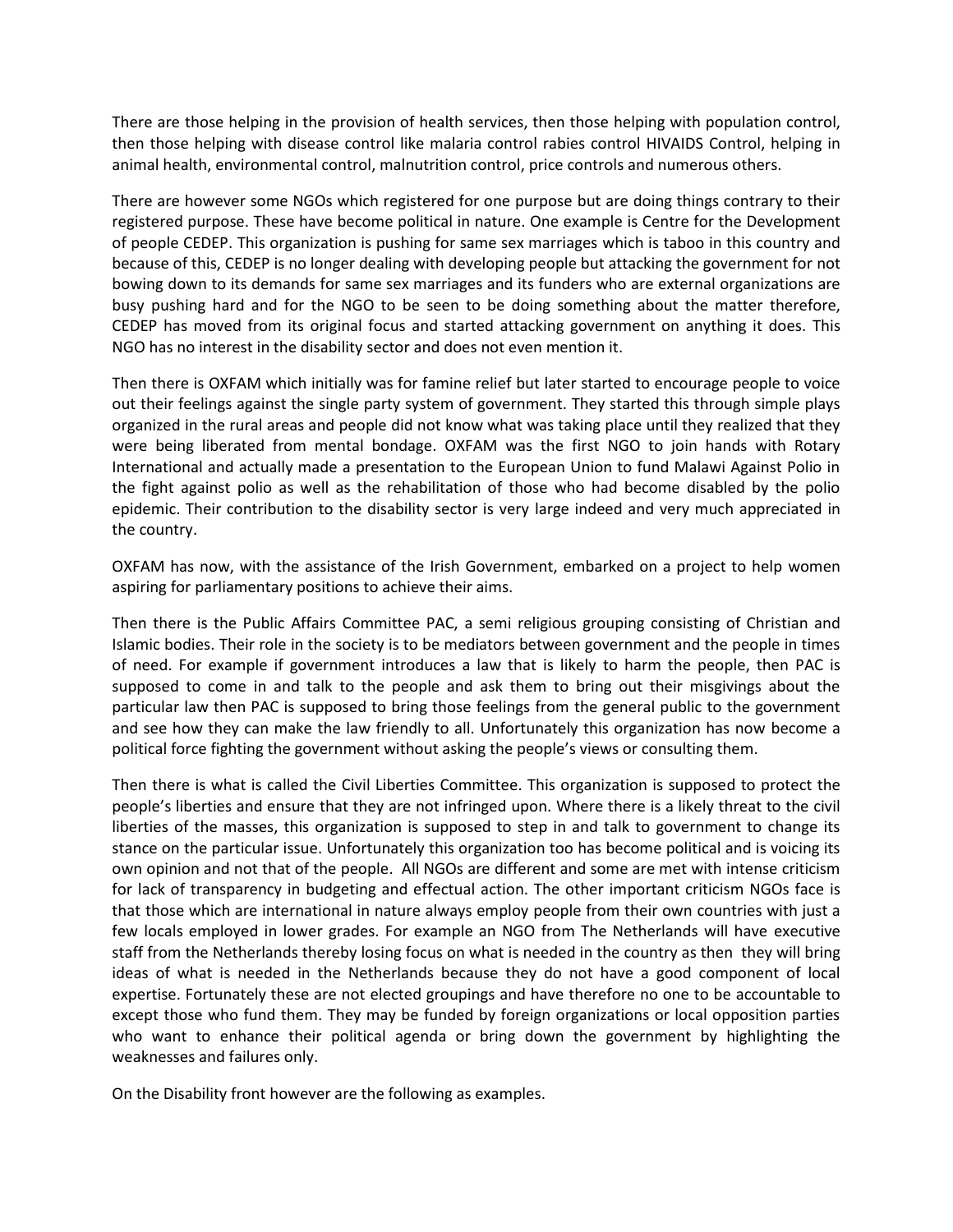There are also NGOs that are born to deal with a particular problem or occurrences.

The Malawi Against Polio now called Malawi Against Physical Disabilities is one example of such an NGO.

These are what I call Situational NGOS. They get created to meet a certain situation. The Committee Against Gender based violence is one such type of NGOs that are created specifically because something has been found to be amiss. Gender based violence has left people disabled. One woman lost both her arms to her husband's brutality who hacked them off. So, some NGOs get created just because a gap has just manifested itself.

# INTERNATIONAL

Most International NGOs come into a country without studying the needs of that country. They will just get into that country and start things that are of little relevance to the people of that country. Worse still they bring in their own employees who do not know the languages or the culture of the country since they get their funding from their home countries, they budget on their own without consulting the local employees. They come with action plans that do not fit in with the local context thereby compromising the original plan of helping a target population's needs. They fail to acknowledge the importance of local expertise in the NGO framework. As an example an NGO can come into a country saying they have come to help people with disabilities. They then go into the work of importing tons of wheelchairs and may be crutches and start distributing them to the people without finding out whether their real need is wheelchairs and what type or size. This becomes a misplaced assistance. Maybe the first thing the people with disabilities want is food security. For such people a wheelchair or pair of crutches is of little help to them. It may be that they want education first and need access to educational facilities before anything else. If they could find out first the needs, they could be making proper budgets and make a better impact on the people.

Because NGO funding comes from developed countries, a particular effective way would be for the international NGO to use local in country staff to plan and implement programs on the ground while leaving a Board consisting of the international staff to focus on raising funds and carrying out strategic planning and monitoring the implementation of their intended objectives.

Although it may be said that because they do not depend on funding from the local government they can be free from political influence. This may not be completely correct because even in the actual operations they will meet village leaders who may wish certain modes of operation to be changed to suit the particular area. They however have the flexibility to ignore the local politicians and maintain the status quo and pursue what they believe to be important social change.

# HANDCAPP INTERNATIONAL

This is an American based organization ranked fifth in good governance and provision of services to the vulnerable people in the world. It works alongside people with disabilities and vulnerable populations by taking action and bearing witness in order to respond to their essential needs of a particular area of population improve their living conditions and promote respect for their dignity and fundamental rights. Together with local partners they develop programs in health, rehabilitation and social and economic integration. They work with local authorities to clear land mines and other debris in order to prevent landmine related accidents in strife torn countries where land mines have become one of the greatest contributors to disability. This NGO therefore advocates for the universal recognition of the rights of the disabled through national planning and advocacy. This NGO is working in Malawi as well.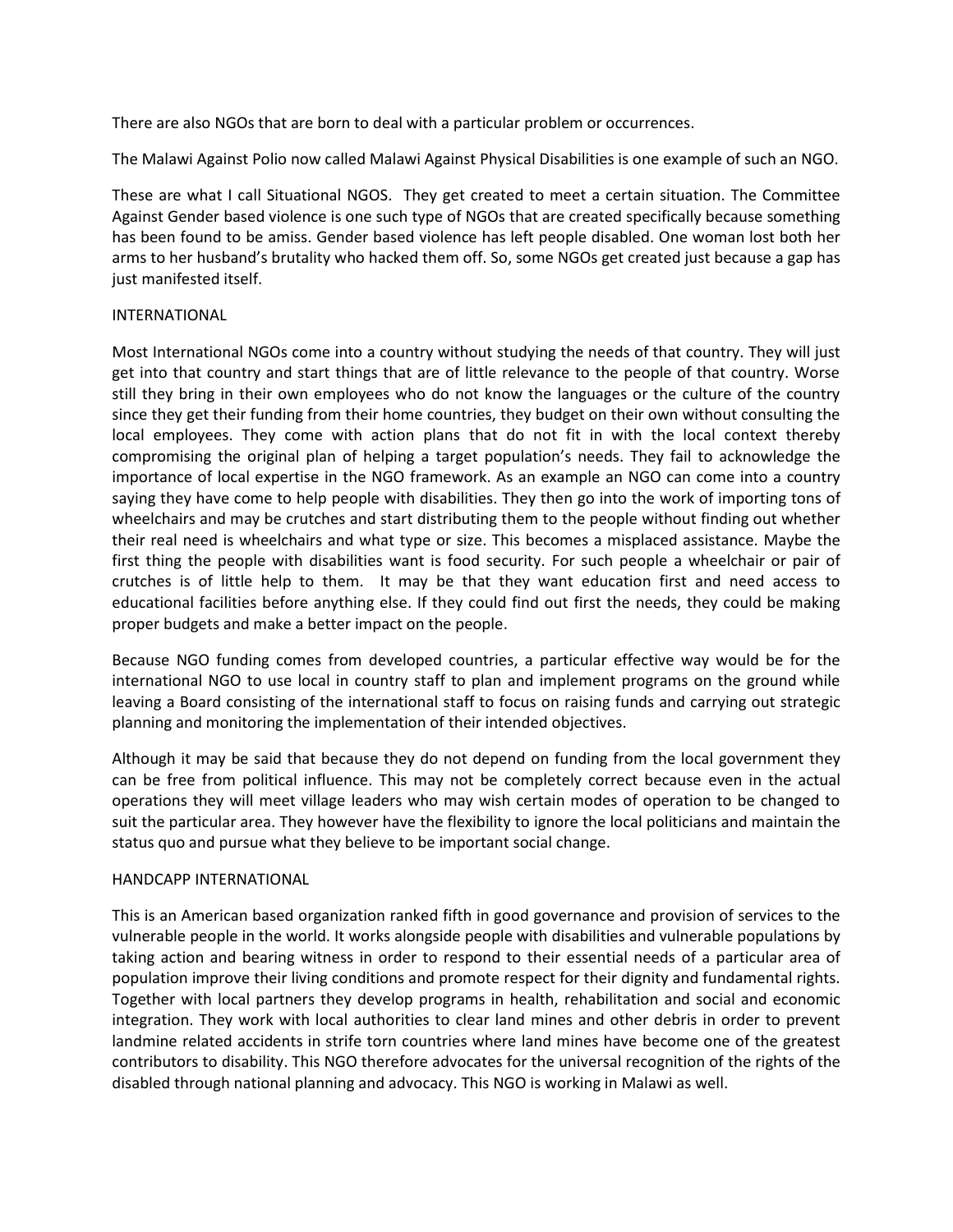# TILI TONSE FUND

This is not a local organization although it bears a local name. The name means Together let us play our part. The NGO is a multi-donor funded organization providing assistance to local community based organizations that provide various services be it in the field of democracy, governance, health, disability etc. For the small organizations operating in the rural communities, they get amounts of funding suitable to small organizations.

This is an independent Norwegian NGO operating in Malawi. Its main function in Norway is advocating for equal rights and social participation for disabled people. Its main focus is people with physical impairments and ensuring that there is no oppression and discrimination against people with disabilities in Norway.

# UNITED FOR A PURPOSE

This is an International NGO whose vision is to create a world where justice, dignity, and respect for all prevail. It was established in 1988 in Malawi to support Mozambican refugees and their hosts in Dedza in the central Region of Malawi which borders with Mozambique. United for A Purpose is helping Malawians by providing potable water in its fight against Cholera.

# World Vision International:

This is an Evangelical Christian humanitarian aid and advocacy organization founded by Robert Pierce in 1950 and prefers to present itself as an interdenominational agency and employs people even from other religious affiliations. Its purpose is to serve the neediest of the world and relieve their needs and transform their condition of life from suffering. As an International organization World Vision has opened a branch in Malawi and has joined in the humanitarian work by helping in disaster areas of Malawi and for people with physical disabilities, by providing wheelchairs for their mobility. A part from that they are also helping with digging wells for the provision of clean water to the communities. They are also helping by providing school blocks and other things required by the communities.

# American Embassy.

The Embassy of America in Malawi distributed grants to nine organizations that work with people with disabilities across the country by implementing programs which help to promote access to health services to the people with disabilities. In her speech, the American Ambassador to Malawi Virginia Palmer stated that people with disabilities are equal citizens of Malawi and the World who are entitled to the same rights and privileges as all people in terms of education, health, and economic opportunities. No one deserves to be stigmatized by their disability and or their HIV status I believe the innovative initiatives you are starting with these grants will have a significant impact in your communities especially in regard to the empowerment of people with disabilities. Virginia Palmer said.

This is the way the American Embassy has chosen to help people with disabilities in Malawi. They first ask the organization that wants money on the particular project they want to implement and if it does not please them, they will turn it down. So here, we find that they want to see that the project to be implemented is worthwhile in the community. That I commend as the input of the community is sourced for first.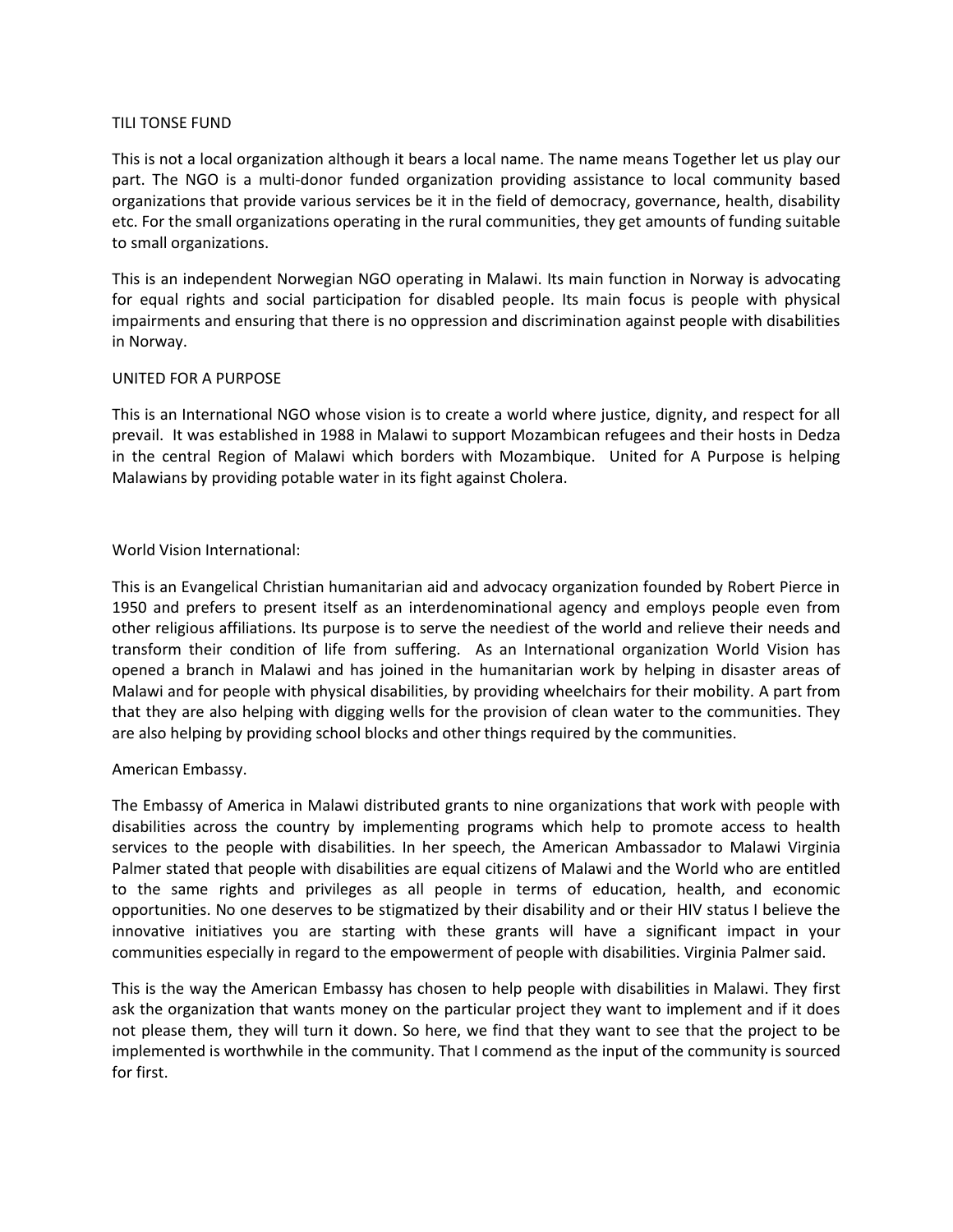# (PEPFAR) Presidents Appeal Fund.

This organization is in the American Embassy and is helping organizations that are dealing with fighting the AIDS pandemic. HIC AIDS being one of the contributors to disabilities therefore I can say that they are helping with disabilities by cutting down one of the root causes.

# Action Aid

This is an organization priding itself for being the only International Organization with its headquarters in Africa. The head office is in Johannesburg.

But also has offices in many parts of the world. They help people to use their own power and capabilities to fight poverty and since poverty is said to be synonymous to disability. We can safely say that they are helping in the eradication of disability.

Aqua Aid. Helps in the provision of potable water. On the side however, they also help people with disabilities found in the areas where they are working. They identify people with disabilities and refer them to the appropriate places for help. Where they can they ask the nearest hospital if they do have a rehabilitation person They then send transport to that hospital to bring the rehabilitation person to come and render assistance to the identified disabled people. By bringing water to the people, even those women with disabilities are helped as it becomes easier for them to access water.

# CORDAID

Catholic Organization for Relief and Development CORDAID, This is an Organization based in the Netherlands but helping organization of disabled people in Malawi. They have helped MAP through provision of rehabilitation personnel, transport for field operations, operating costs, like fuel and salaries for the personnel, fabrication of mobility appliances like wheelchairs, tricycles, crutches, calipers, walkers for both children and adults and a lot others.

OXFAM, This is a relief organization based in Britain but with a branch in Malawi and has helped MAP in its initial stages by providing a co funding together with the European Union. This is the organization that put MAP on its feet and funded it for six years.

#### THE EUROPEAN UNION.

The European Union helps Governments in their development work and seeing that even people with disabilities are a developmental issue they accepted to provide co funding to organizations like MAP in order to help them assist people with disabilities.

Rotary International. This organization helps in the provision of vaccinations against polio in many countries of the world. It was there when MAP was fighting the polio epidemic together with the government of Malawi. Its branches worldwide are still helping organizations like MAP in providing rehabilitative treatment to people with physical disabilities. This is being done by the local Rotarians.

The Royal Commonwealth Society for the Blind with its roots and headquarters in Hay words Heath in United Kingdom. This organization mainly focused on assistance to the blind by training specialist teachers, creating schools for the blind and some other functions.

Christoffel Blinden mission with its headquarters in Bensheim in Germany. This organization also initially focused on helping the blind but also later extended its focus to all other disabilities.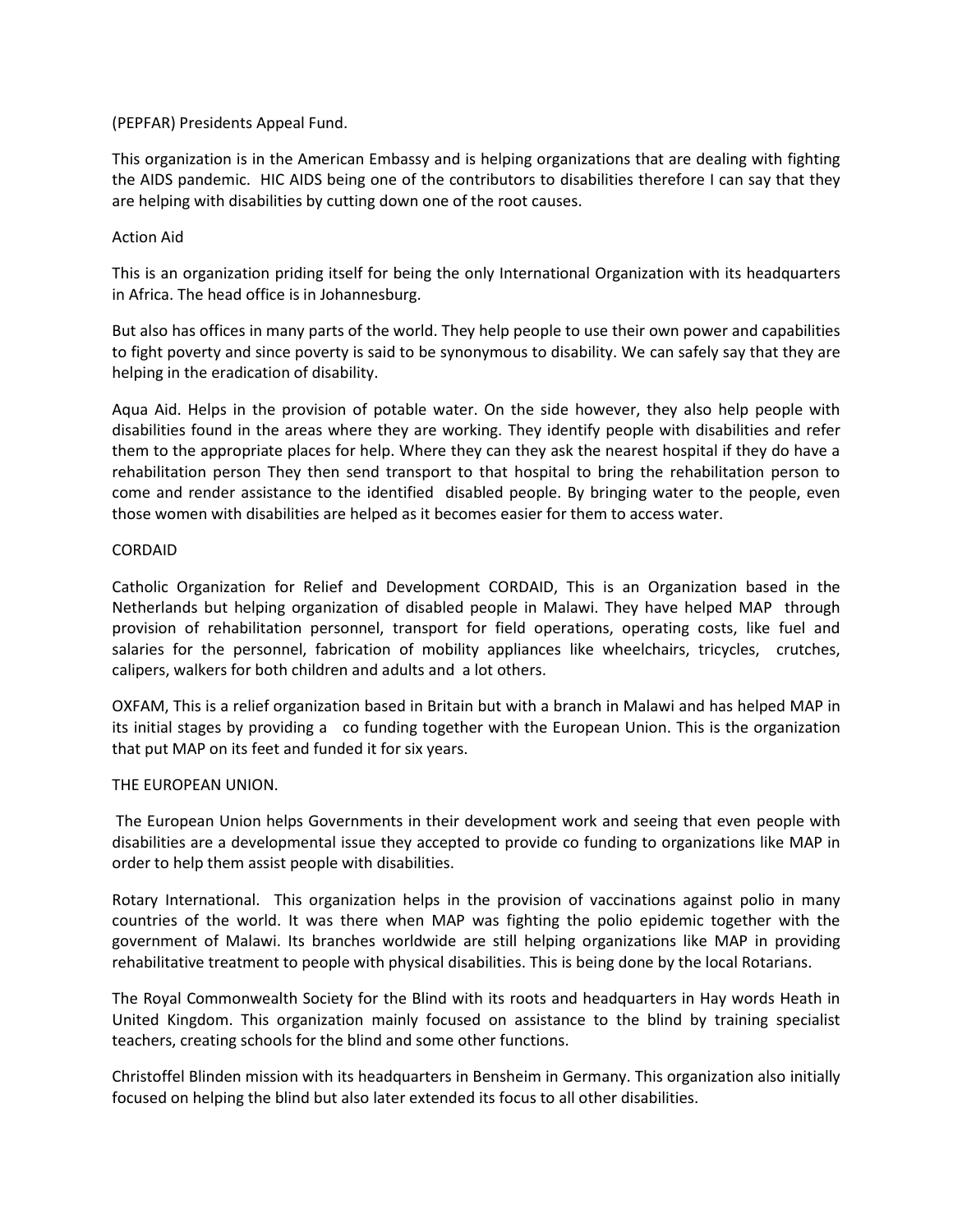#### SAVE THE CHILDREN FUND.

This organization is said to have been founded in the United Kingdom by Eglantine Jebb in the United Kingdom. Although it started there, it now has branches in almost all the countries of the world including Malawi. SAVE THE Children does whatever it takes every day and in times of crisis to give the children a healthy start in life, the opportunity to learn and protection from harm like transforming their lives to enable them share in the future. As they say they believe that every child deserves a future.

With this Save The Children Malawi has been helping to ensure that even children with disabilities are enabled to have a bright future. In Malawi alone, there is Save the Children USA, Save the Children UK, Save the Children Malawi and many others. This just goes to emphasize the importance of children in the world. When crisis strikes, children are the most vulnerable The Save the Children say they are among the first to respond and the last to leave. They ensure that children unique needs are met and that their voices are heard. Vulnerable children therefore include disabled children so while helping able bodied children, disabled children also benefit.

# COMIC RELIEF.

This is a relief organization in the United Kingdom which focuses on disabled people a voice in making decisions that affect their lives. The motto "Rights, not Charity" has become their watch word. They have now opened an office in Malawi with the same view and are advocating for the rights of people with disabilities. MAP makes mobility appliances for people with disabilities. There are times when the people with disabilities accept them but when they get home they throw them away. This is because they have never been consulted and their voice is not there when making the items. This NGO is helping people with disabilities to stand up for their rights and teaching service providers not to forget to consult the consumers of their services before implementing them, This is an important lesson.

Cheshire Homes founded by Captain Leonard Cheshire of the United Kingdom

# Beit Trust

This is a trust created by the will of Alfred Beit who in his will decided to use his wealth for the development of the vulnerable and marginalized people in Zimbabwe, Zambia and Malawi. Tis trust has helped in the establishment of the Beit Cure International hospital in Blantyre which is providing orthopedic surgery to children with physical disabilities.

#### Motivation Africa.

This is a British based charity improving providing wheelchairs to African Countries. Some of them have come to Malawi and been distributed to hospitals and even MAP has benefitted from them which in turn has distributed to the communities.

#### Population Services International (PSI)

This is an NGO providing population control services worldwide. It is known that in the African context, people bear children without regard as to what will happen to them, how they are going to be fed, how will they be educate etc. PSI therefore provides information on how to avoid having a large family that will end up impoverishing the parents and render them in capable of taking care of the children and as already said poverty and disability go hand in hand. By preventing poverty in any setting, any children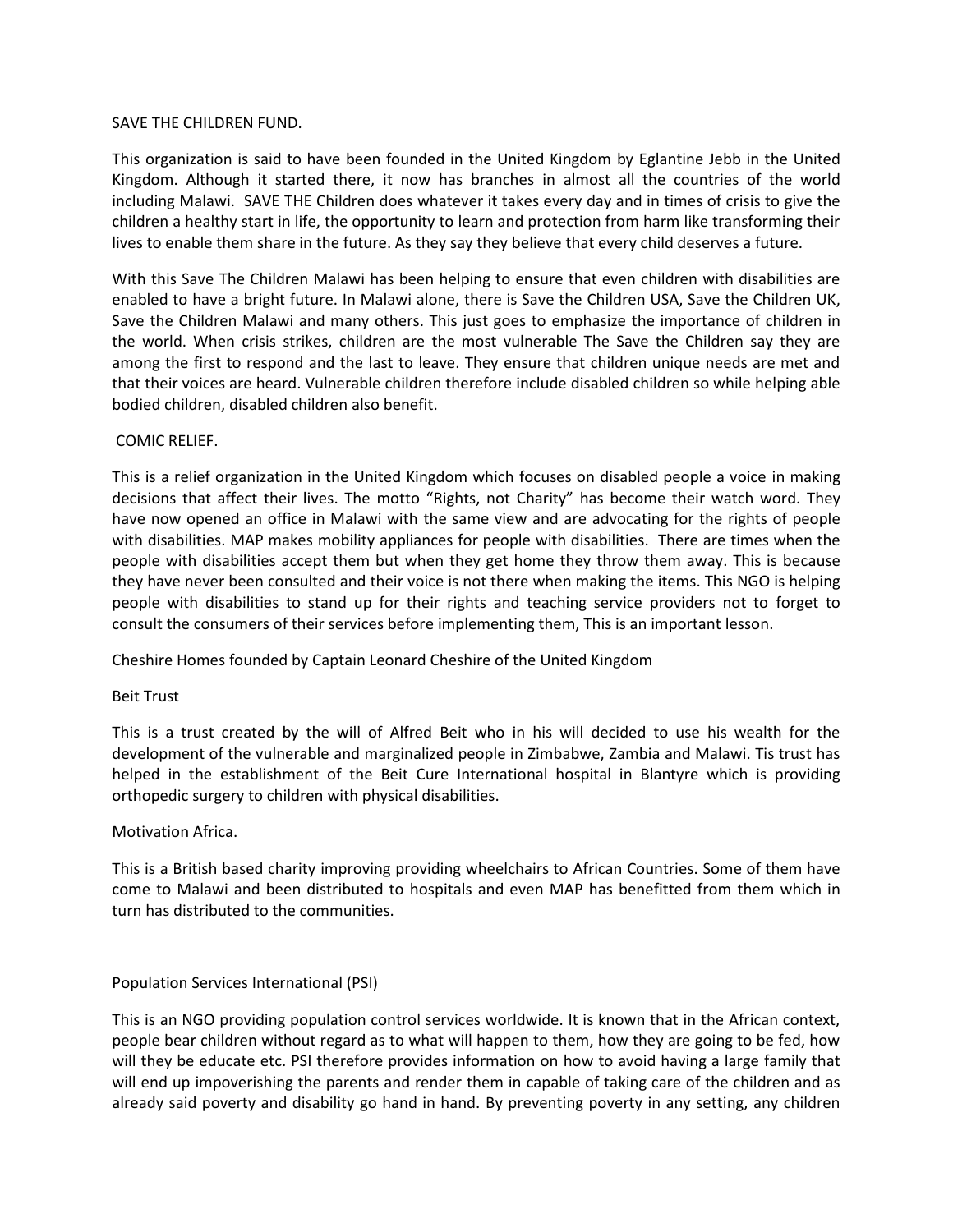born with a disability is likely to receive better care and attention than if he were born in a very large family.

# MEDICINES SANS FRONTIERS. (Doctors without Borders) Doctors without Borders' S F

This is an International humanitarian medical NGO based in France. It provides care for people with advanced HIV AIDS especially in the villages.

CADECOM Catholic Development Commission.

CAMFED, Campaigns for the Development of Female Education.

This is an NGO campaigning for the education of females, in past papers; we learned that immunization against killer diseases like polio and others is done more successfully if the mothers are properly educated and knowledgeable. With education they understand issues and by understanding them, they become receptive and accept them. educated mothers. By encouraging female education therefore this organization is helping in the prevention of disabilities in the country.

# ADRA Malawi.

This is an American humanitarian religious organization known as Adventist Relief and Development. Its purpose is to provide humanitarian aid and relief in times of disaster, poverty and community development. Though International is a Malawian organization and helps with disabilities by providing funds for providing disability aids.

Agriculture Development and Education.

Agriculture Cooperative Development International

International Disability and Development Consortium IDDC

This is an NGO whose focus is on networking various disability Organizations influencing them to include people with intellectual disabilities in their policy and planning at country level and to connect the members of the group.

This is a global confederation of fourteen countries working together in ninety four countries seeking hope, tolerance and social justice in the world. And works with the world's poorest.

LOCAL

Press Trust:

This is a Trust that emanated from the will of the first President of independent Malawi late Dr. Hastings Kamuzu Banda. He created this Trust to help the people of Malawi in times of need of any kind. They assisted Malawi Against Physical Disabilities for over five years through the provision of funds for the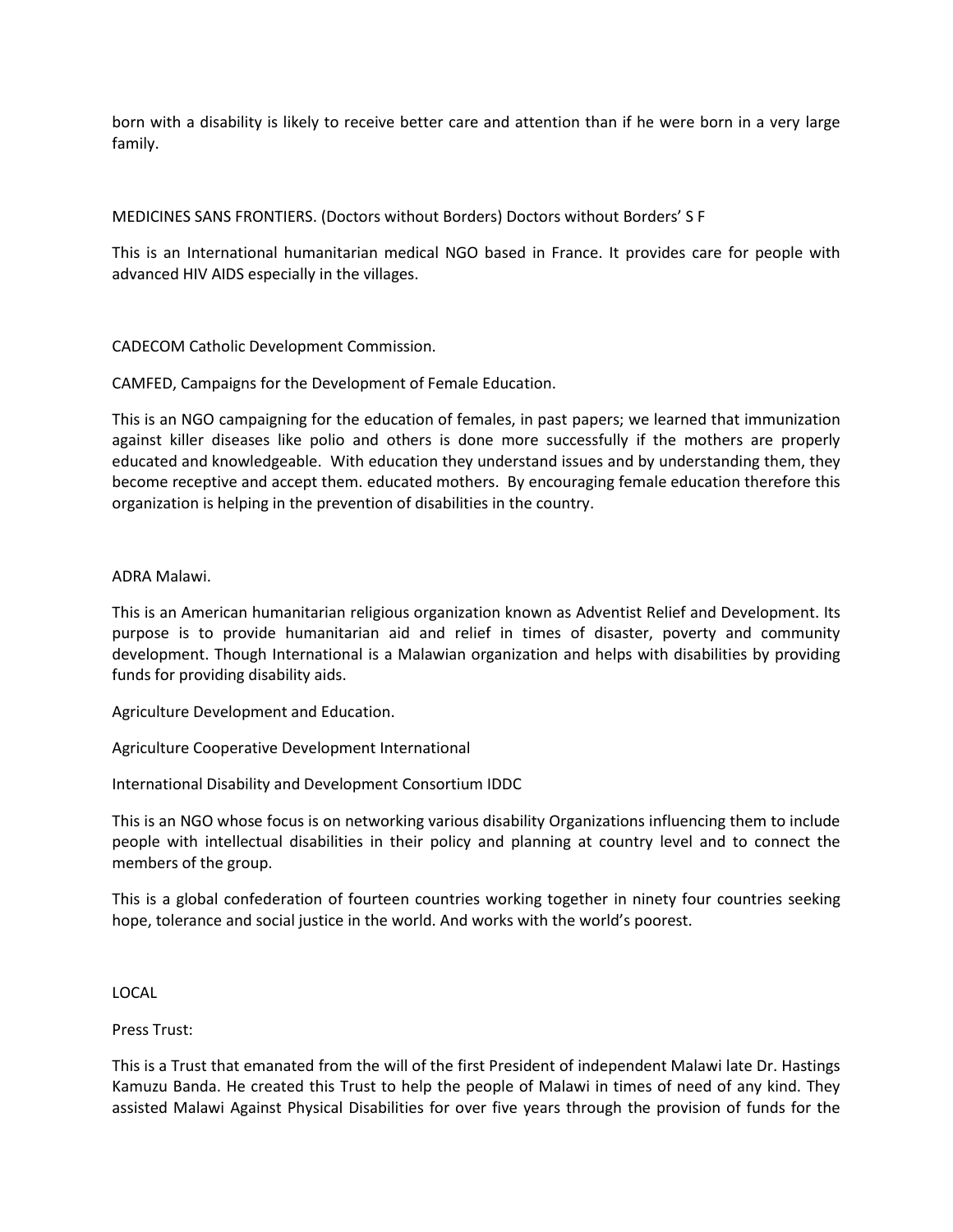production and manufacture of mobility appliances MAP was producing for the disabled persons. Over thirty thousand people with disabilities benefitted from this Trust.

Community Health and environmental Care Trust (CHECT) from Lilongwe,

# WOMEN OF SUBSTANCE MALAWI CHAPTER

This is a grouping of women who have their own economic power and decide what they want to do with their money without having to consult husbands. In their meetings they decide from time to time what they want to do or where they want to help. They help hospitals and other places where there is need. Recently they raise eleven Million Malawi Kwacha to help our Rehabilitation Centre purchase some treatment equipment.

# Embangweni Mission Hospital,

This is a rural mission hospital set in the most remote areas of Malawi in the Border with Zambia. It provides normal treatment facilities like any other hospital in the country. It receives people with physical disabilities and passes their needs to MAP for action.

Nayuchi AIDS, Network Services in Machinga, This is an agency for networking with other HIV AIDS organizations in the country but working in one district only.

This is a small grouping of people volunteering themselves in the fight against HIV AIDS. This is only the entry point towards getting assistance from the main HIV AIDS funders National AIDS Committee.

Foundation for Community and Capacity Development in Nkhotakota

Ntchisi Evangelical Churches for Social Services

#### PARTNERS IN HEALTH (Neno) District.

This organization is externally funded and helps in one of the Districts of Malawi in providing health services but at the same time helps in the provision of rehabilitation services for people with disabilities in that area.

#### Music Against Malaria.

This is a real and proper local NGO formed and run by local Malawians with no external interference. It is funded through local fundraising activities. Malaria is one of the major causes of disability especially in children. Children get Malaria and if not properly treated in time the malaria causes cerebral palsy in the children resulting in disability and needing disability assistive devices like corner seats, standing frames, baby walkers and maybe wheelchairs. By joining in the fight against Malaria and spreading awareness through music, they are helping to fight disability. People in Malawi receive mosquito nets to protect them from mosquito bites. But instead they use the mosquito net for catching fish. This just shows lack of understanding about the malaria problem.

Sue Ryder Foundation in Balaka,

This NGO is based in one of the districts of Malawi called Balaka and identifies people with disabilities and since it has a few physiotherapists and rehabilitation Technicians, it provides rehabilitative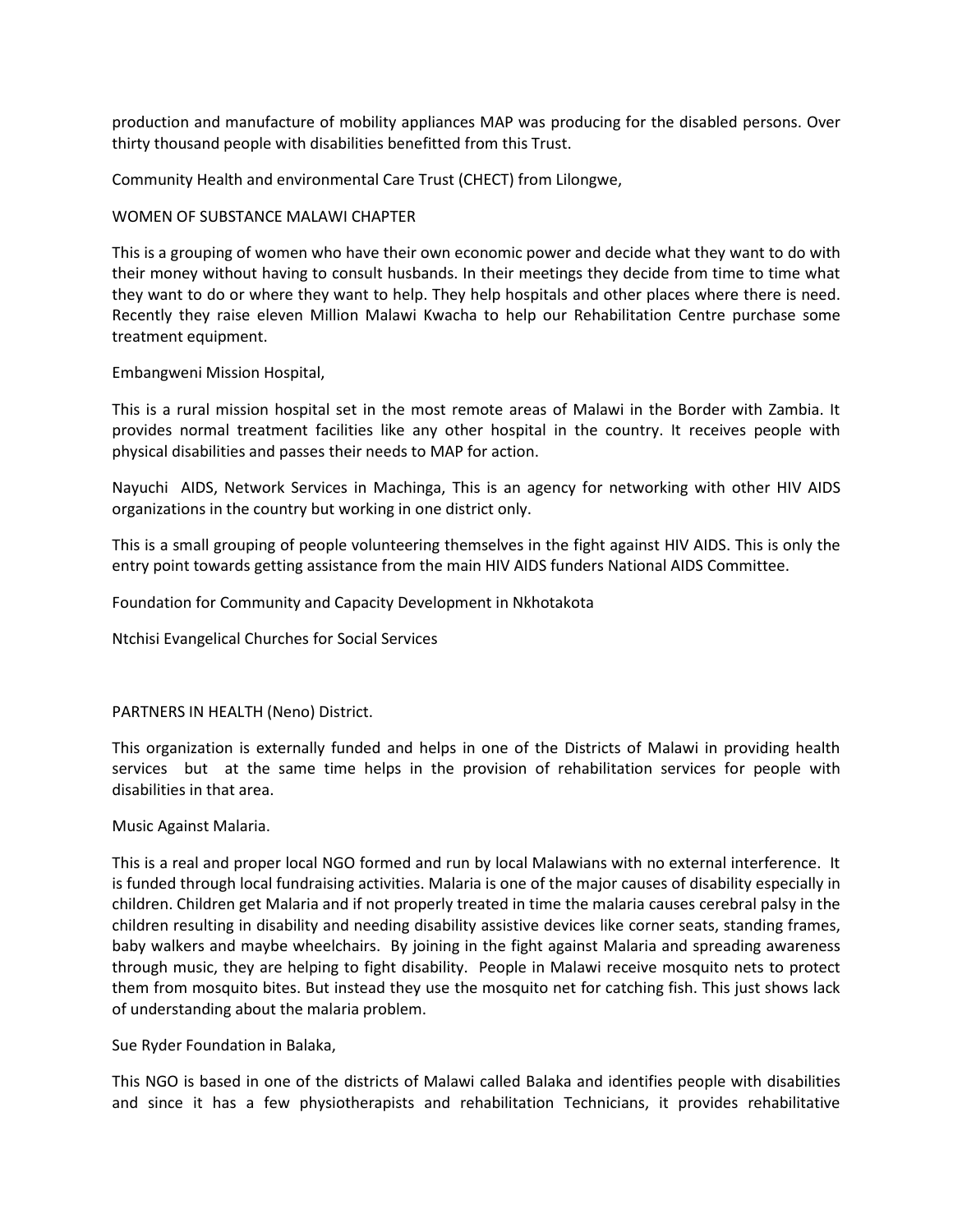treatment and when they need mobility assistive devices, they source for funds and requests MAP to manufacture for them after covering the costs of production.

# Feed the Children in Blantyre.

This organization came into existence after Cheshire Homes as an organization headquarters failed to agree on matters of principle with the Board there. The principal funders Cheshire Homes itself pulled out. The organization was going into the out skirts of Blantyre City picking mothers and their disabled children to the premises where Cheshire Homes was working from. They employed an occupational therapist and since the children brought there were children suffering from cerebral palsy, they were therefore being treated by this therapist. This was helping the mothers and the children with disabilities as well. When the funders pulled out, the program phased out. Another agency however came up with the idea of feeding the children with disabilities from the same premises. Those who could be brought to the Centre by their mothers were put on a feeding program to bolster their health as some children were getting disabled due to malnourishment. They extended the project to providing bags of rice to be distributed to the mothers of malnourished children so that the feeding could continue in their own homes. Unfortunately, the system fell into abuse. The program Managers used the rice to buy political favor in their areas and got voted into parliament to the detriment of the children. Again the funders pulled out for this reason. It is still operating though at a very low scale.

# DIWA Disabled Women In Africa.

It is expected that one thousand three hundred women with disabilities will benefit from this organization. Its focus of activity is empowerment, enabling them to stand on their own.

#### DOSSANI TRUST

This is a Trust left in the will of late Khmji who left his money in the hands of Trustees to manage and assist those in need applying for help. MAP as an organization has received funds from this trust in order to produce and distribute mobility assistive devices. They also have donated towards the fencing of the Kachere Rehabilitation Centre. Although late Khmji was of Indian origin, he left his money in Malawi to help Malawians in need.

#### Abwenzi pa za Umoyo

This is an NGO bearing a local name but it is not local at all. It is operating in one of the districts of Malawi. It goes into the outlying areas of the district providing health services to the people there who are not able to travel to the hospital as the roads there are very bad and transport is very had to find. As they go into the outlying areas, they take with them the rehabilitation person who is placed in the district and this organization also imports wheelchairs, so where the rehabilitation person finds a person with a physical disability in need of a wheelchair, he will issue one if one is readily available or bring it at the next visit. This organization is therefore apart from helping in the health work of the country, it is also helping with the rehabilitation of people with physical disabilities too

#### NANZIKAMBE

This is a local cultural group funded by New Zealand through the Malawi National Commission for UNESCO. It is working on local talents through converting local folklore or stories and converting them into stage plays or film or cinema. One of its focuses is the advocacy of equality of women to men or gender equality. Priority is access of women to education.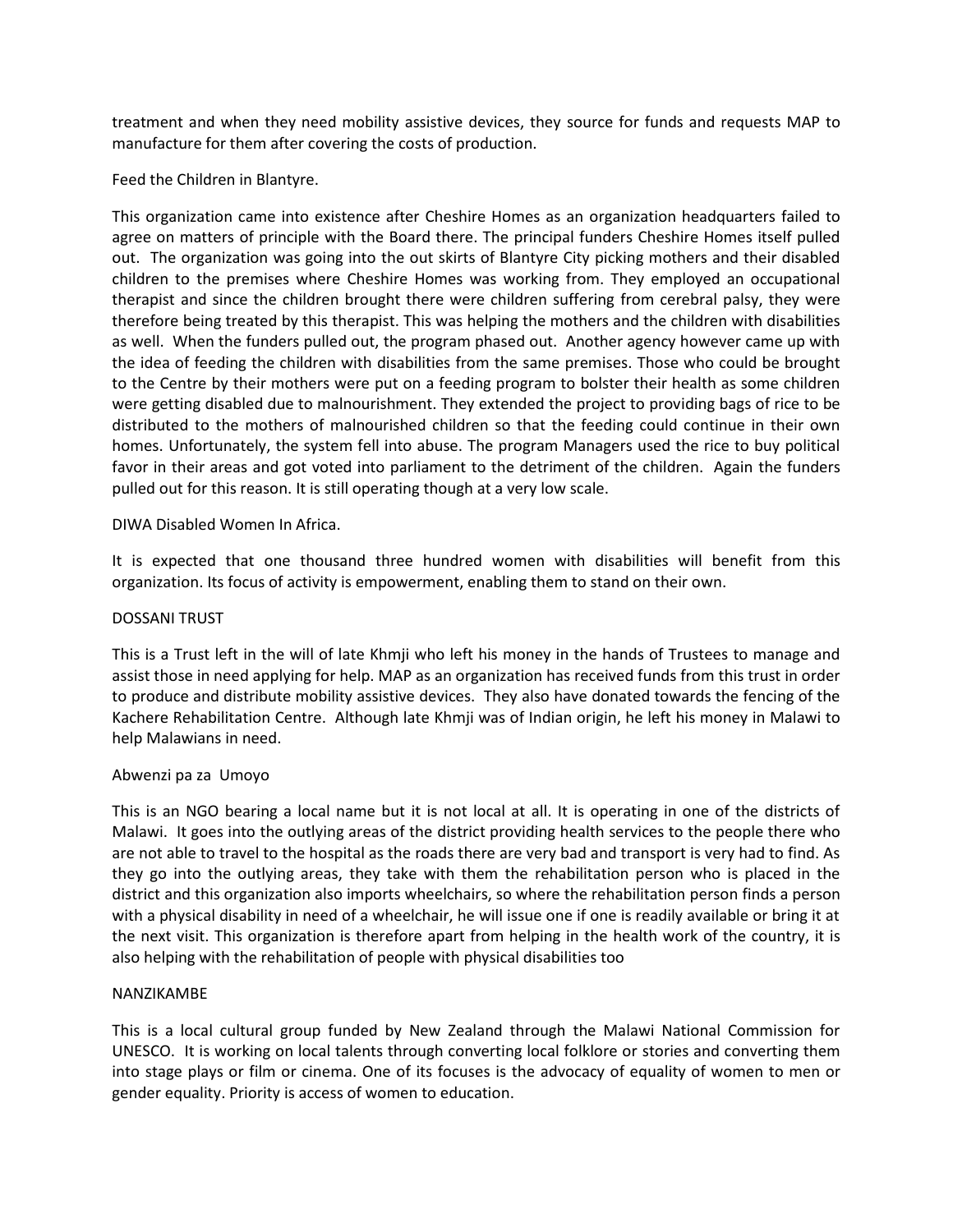This is a NGOs registered in the country with its main task as advocacy in any field. They work through creative and educative stories which are then enacted into play and it is through these plays that the general communities learn how to conduct themselves in given conditions.

NATIONAL WOMENS LOBBY GROUP For Lobbying for women's empowerment

Malawi Business Coalition Against HIV AIDS. Business people fighting HIV AIDS

Malawi Human Rights Resources Centre MHRRC.

Malawi Network for AIDS Services Organization MANASO.

CEDEP (Centre for the Development of People.

Muslim Association of Malawi MAM

CCAP Blantyre Synod Health and Development.

Catholic Relief Services CRS

PAKACHERE INSTITUTE FOR HEALTH.

This NGO was originally part of another NGO called Population Services Malawi (PSIM) but delinked itself and became an independent NGO with focus on building one love for all and became the first ever alliance for female sex workers. One of its tasks is to empower Malawians especially the unreachable ones to choose and sustain healthy behaviors in the evidence based health and development communication, social mobilization and advocacy.

GABLE. Global Alliance for clean cook stoves.

Rumphi Development Trust.

Partners in Health

Passion Centre for Children

National Aids Committee NAC.

This is the main organization dealing with fighting the HIVAIDS Pandemic in the country and being a national organization, it plays the lead role. It is the one through which the Global funds for the fight against HIVAIDS. Any organization that wants to participate in the fight and needs funds from NAC submits an application to this National AIDS Commission which then screens the application and makes its decision whether to fund it or not and if it is found that the area the application is being made for is already covered by another service or that the service being asked for is not on the priority list of NAC, it will be turned down.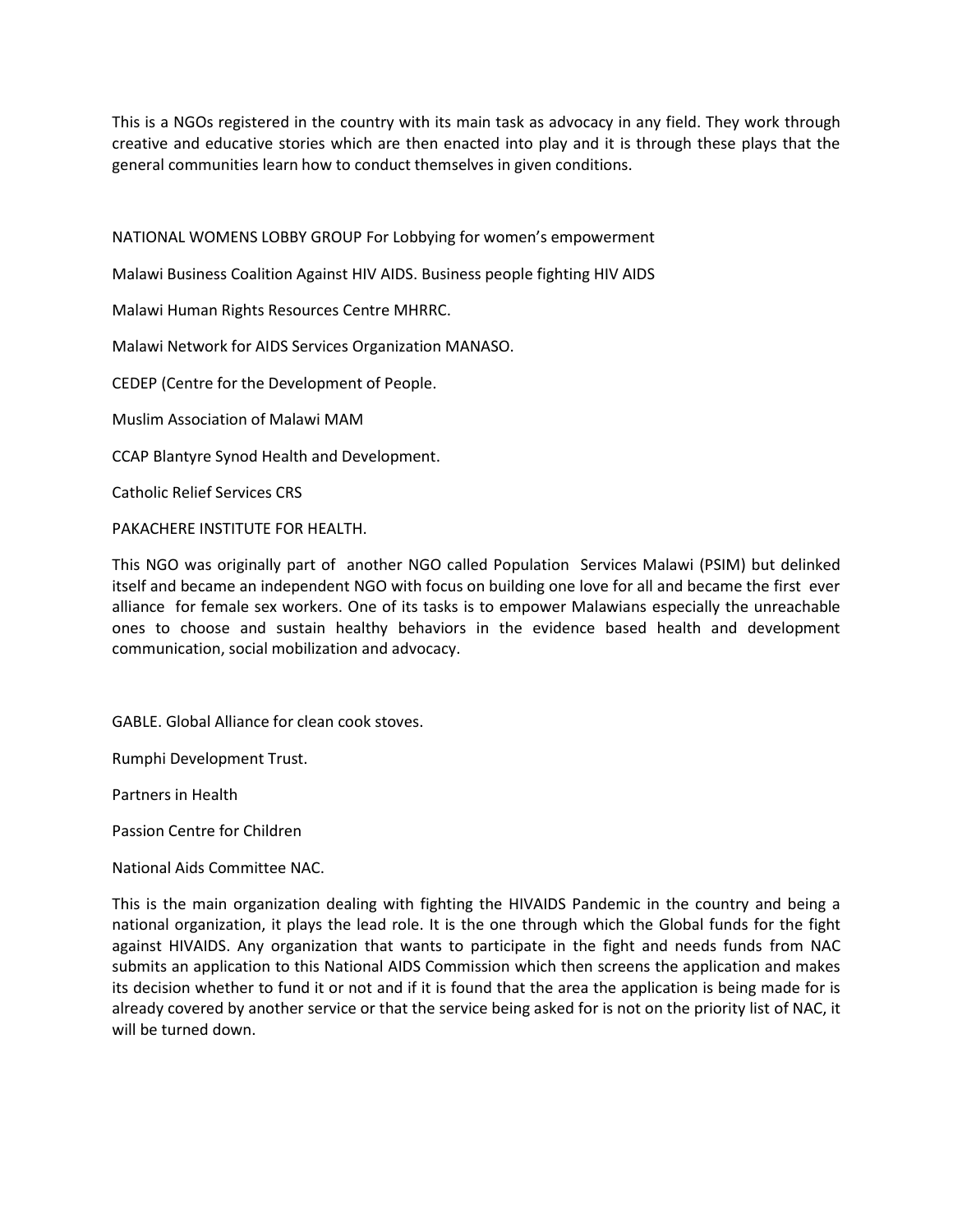MANEPO (Malawi National Organization for Elderly People).

This is an organization that is fighting for the empowerment of older people in the country to be considered for a pension that will ensure that they do not fall into the poverty trap which results with ageing due to lack of income. Ageing also results in disability as mostly people who are too old fail to look after themselves properly, feed themselves properly and therefore need the assistance of others and without income, it is not easy to find people to help them.

# NAPHAM National Association for People Living with HIV AIDS in Malawi

This is an NGO formed by people living with HIV AIDS in Malawi. It is a membership organization covering all twenty eight districts of the country. It aims at promoting and advocating for quality treatment where the needs of its members is not being met and fights against discrimination of people living with HIV AIDS in the country.

Malawi Council for the Handicapped MACOHA This is a parasternal organization which was created to be a regulator of Disability activities. It was created by an Act of Parliament in 1971 t to look into issues affecting people with various disabilities, seeing how they can be assisted and creating programs for their assistance. I t created Sheltered workshop s for people with disabilities in Blantyre and Lilongwe I t also created a vocational rehabilitation Centre in Chiradzulu District which trains people with various disabilities in various skills like carpentry and joinery, general tinsmithing, accounting and also horticulture. It also created tailoring workshop in Luchenza Mulanje District for the training and employment of people with disabilities. , it created blind farmers resettlement schemes in all the regions of the country and created a training and evaluation estate in Ntcheu to train people with disabilities in farming. Instead of concentrating on its oversight role, it has become a Government implementing agency on disability issues and seems to have left its oversight responsibilities on disabilities.

Malawi Against Physical Disabilities MAP. This one was born in 1979 as Malawi Against Polio. At its inception it was supposed to provide help to people who had become disabled by a polio epidemic. Its main responsibilities were to create an agency that would provide surgical services to those in need of them after the polio attack, provide physiotherapy treatment to those in need of them in order to work on the residual strength in the affected limb in order to bring as much function as is possible to the affected limbs., provide occupational this treatment is intended to retrain a person into doing whatever he was doing before the disability so that he can be in a position to carry out the functions he was carrying out before. Take a woman in Malawi, washes clothes, cooks food for the family goes to the garden, mends clothes for the children etc. This treatment allows her to be able to cook, wash etc. regardless of the disability. MAP as it is commonly known in the country, has created a Rehabilitation Centre where people who have recently become disabled through accidents at work, on the roads, been attacked by thugs, people who have been gender based violence victims, people who have suffered from diseases like tuberculosis of the spine, people who have suffered strokes arising from high blood pressure and those with HIV AIDS. All these are admitted in this Centre and receive intensive rehabilitation treatment to enable them to go back to their work places or to engage in other activities that can help in them in their lives. The services people with newly acquired disabilities receive in this Centre cannot be given to them in any other hospitals as this is the only referral Centre receiving patients from all hospitals Government and Private in the whole country and employs rehabilitation specialists. It is pleasing to find that some people come with complete paralysis of the lower extremities after accidents but they get discharged fully recovered. Others with too severe injuries stay on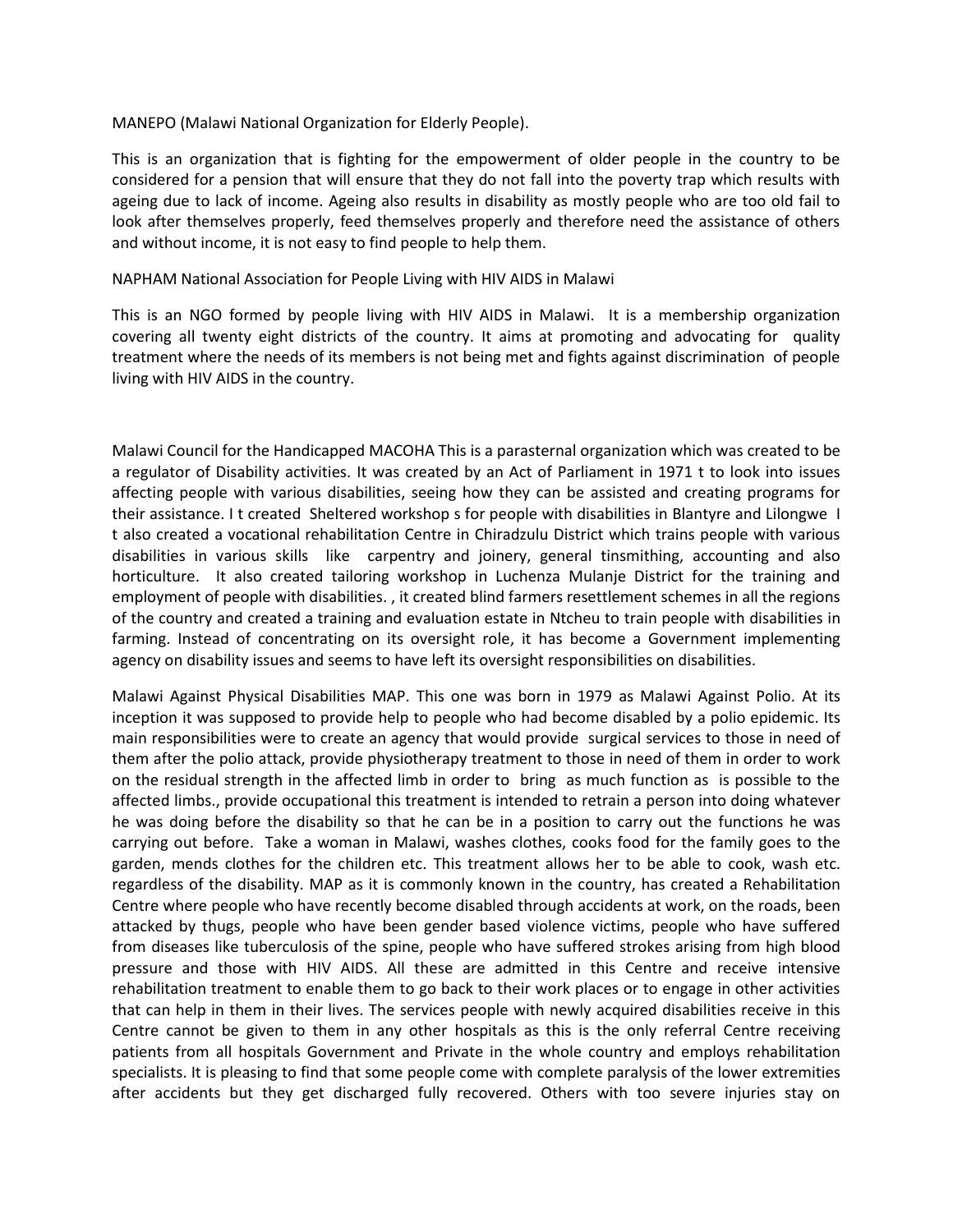rehabilitation for a long time and either return home able to carry out activities of daily living which before the rehabilitation they were unable to do. Where necessary they take with a wheelchair for home use on discharge.

Malawi Disability Sporting Association MADISA This one was formed seeing that many people with disabilities were left out of sporting activities. Its work is therefore to agitate and ensure that people with disabilities take part in sporting activities they can manage.

Federation of Disability organizations in Malawi FEDOMA a regulator of organizations of the disabled. It is meant to provide guidance to organizations of the disabled and also to act as a voice for people with disabilities. Unfortunately like many other organizations, it has forgotten its role in the country and has become an employment agency for those employed there and its mandate of speaking for the disabled has been eclipsed by wages and allowances, with the result that mostly it is on seminars and workshops which gives little relief to the people with disabilities. They do not even speak for people with dishabilles as a result of which each disability group is forming their own voice group like

The Association for People with Albinism, (APAM) This one was formed after it was found that people born with albinism were being persecuted and even being killed. There are myths going around in Malawi that if one can find a body part belonging to a person with albinism, he will get a lot of money for that body part. As a result, people with albinism are being hacked losing arms or legs to unscrupulous people who think they will get rich by selling these body parts. There are even some who are going to the extent of exhuming bodies of people with albinism just to get parts. The people born with albinism are therefore suffering without anybody speaking for them. The result is that it took the whole state president to speak against this barbaric act and to impose stiff punishment against perpetrators of any such criminal acts. This is just because the organizations that are supposed to be speaking for them are not doing their work.

NGOs HELPING WITH DISABILITY ISSUES.

# SOS Children's Village,

This is a German organization that has created Centre's in some places where children with disabilities are cared for. They employ a house mother who is left in charge of a number of children, and ensures that they are clean and are fed at the right times. They also employ some rehabilitation personnel to help in mobilizing the limbs of the children. SOS is therefore really helping the country in proving some rehabilitation to children with disabilities.

# PODCAM

It is said that every day a child with a disability is born. Parents of disabled children in Malawi Association are NGO funded by Norway and brings together mothers of children with various disabilities. They learn from each other's experiences on how they can deal with their disable child. This brings an oneness to the mothers but as a group they lobby for government to train more special needs teachers. As an organization helping with disabilities in Malawi, I can say they are doing well and need to be encouraged.

Sanji Rehabilitation Centre. This is a small rehabilitation Centre operated by people who are former employees of MAP who decided that there is money to be made from treating children with disabilities. They are helping the children with disabilities at a fee from their parents and are making money for themselves because whatever the case maybe, they have to live.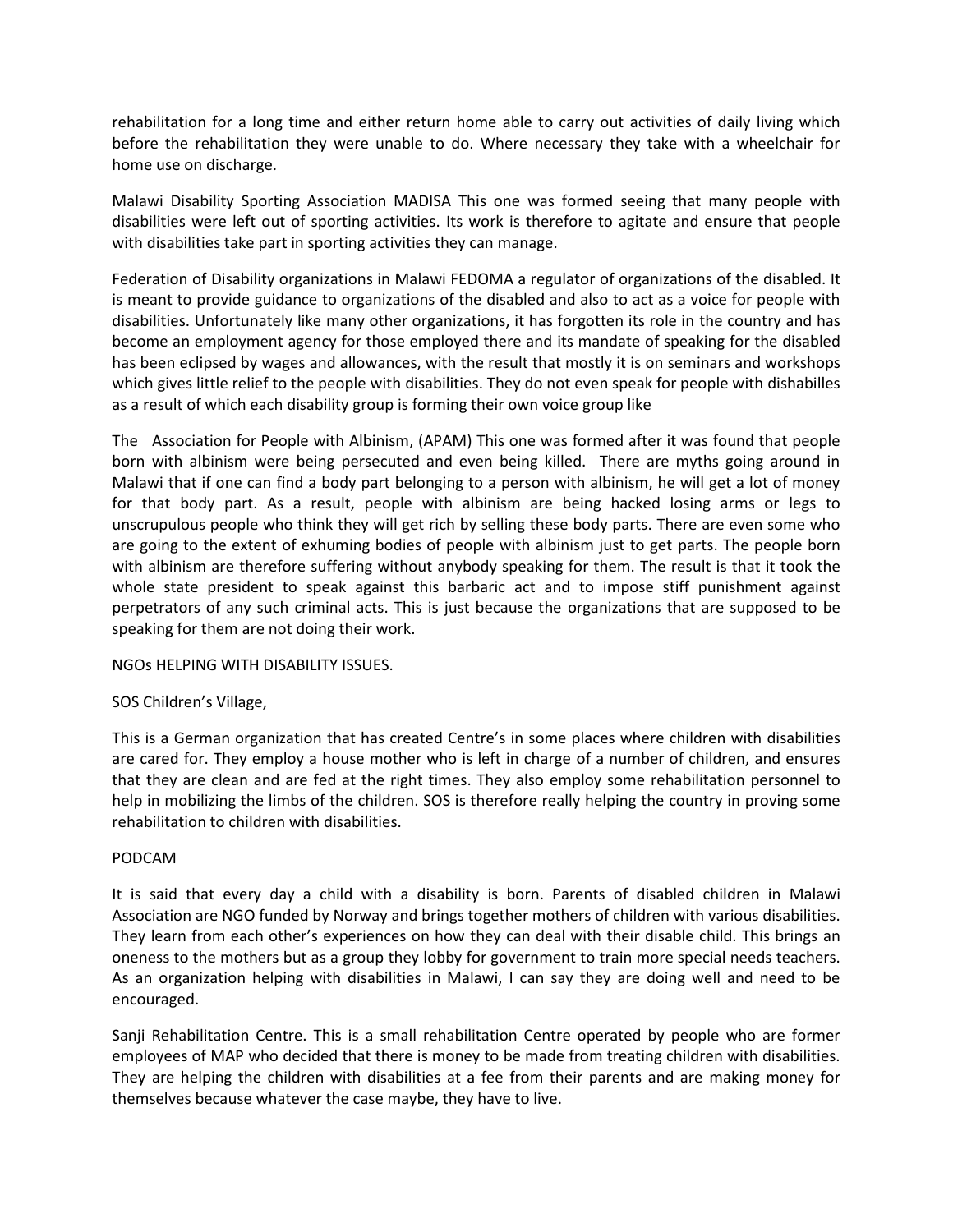# Beit Cure International Hospital.

This one is located just next to the main Rehabilitation Centre of MAP and provides rehabilitation services to children born with various bodily deformities like club feet, knock knees etc. This hospital employs orthopedic surgeons who carry out surgery on the children to correct the malformation. This is done at no cost to the children with disabilities but I can say they are doing a very good job of it.

They have also started helping adults who have worn out hip bones and are replacing them. They are also helping people who have arthritis of the knees which is bringing disability to them. After treatment in the Cure Hospital they are going home healed. The only drawback with this Centre is that adults are charged exorbitantly for the knee operations. They are charged millions which are beyond most Malawians.

#### OPERATION SMILE

This is an NGO helping children and adults in Malawi with cleft lips which is another disability. Doctors repair the torn lips and make them look normal. There have been women who thought they would never find a husband due to their cleft lips but after the operation they got married. This is very good and commendable in the disability field. Nobody has yet thought of forming an NGO particularly to voice the concern of such people. Federation of Disabled people in Malawi has not yet considered them as disabled.

# CONCLUSION.

We can write about all the NGOs in Malawi and fill pages with what they do. The purpose here is to see what some of them do like we have just done. There is one big problem however. The NGOs are welcome to help in any of the work or services in the country, but what guarantee is there of their sustainability. We have seen that most of the NGOs are funded from external sources. Once the external organization disagrees with some policies of the country, or if a board does not accept the conditions given them, we find them pulling out and leaving the organization and its beneficiaries in dire straits.

There are so many NGOs in Malawi at the moment. In one district alone, there are over fifty NGOs doing various activities. Once a service is started, it is not easy to close it. The result is that the NGOs rush to government for financial assistance once their finances have dried out. Government with its numerous woes cannot take on board all the NGOs plying their trades in the country. The result is many NGOs are dying a natural death as soon as their funders have withdrawn. This is where the NGO Board needs to work on to ensure that at any time an NGO is making an application to register itself to provide services in the country, they must provide concrete plans of their sustainability and guarantee that they will not pull out at every possible excuse. And that should they be forced to withdraw, there must be back up plans.

There is also a problem of porosity in that there are many un registered NGOs making control impossible. NGO Board demands that the NGOs should declare their modes of funding. The NGOs see this as interference in their affairs but this is good in that it acts as an indicator that the NGO is comfortably funded.

The proliferation of many NGOs that partially help in the rehabilitation of the disabled is important in the country as no organization can manage to provide all the services required by the people with disabilities. It is therefore fine even if an NGO can only help five or six people in a place; it still reduces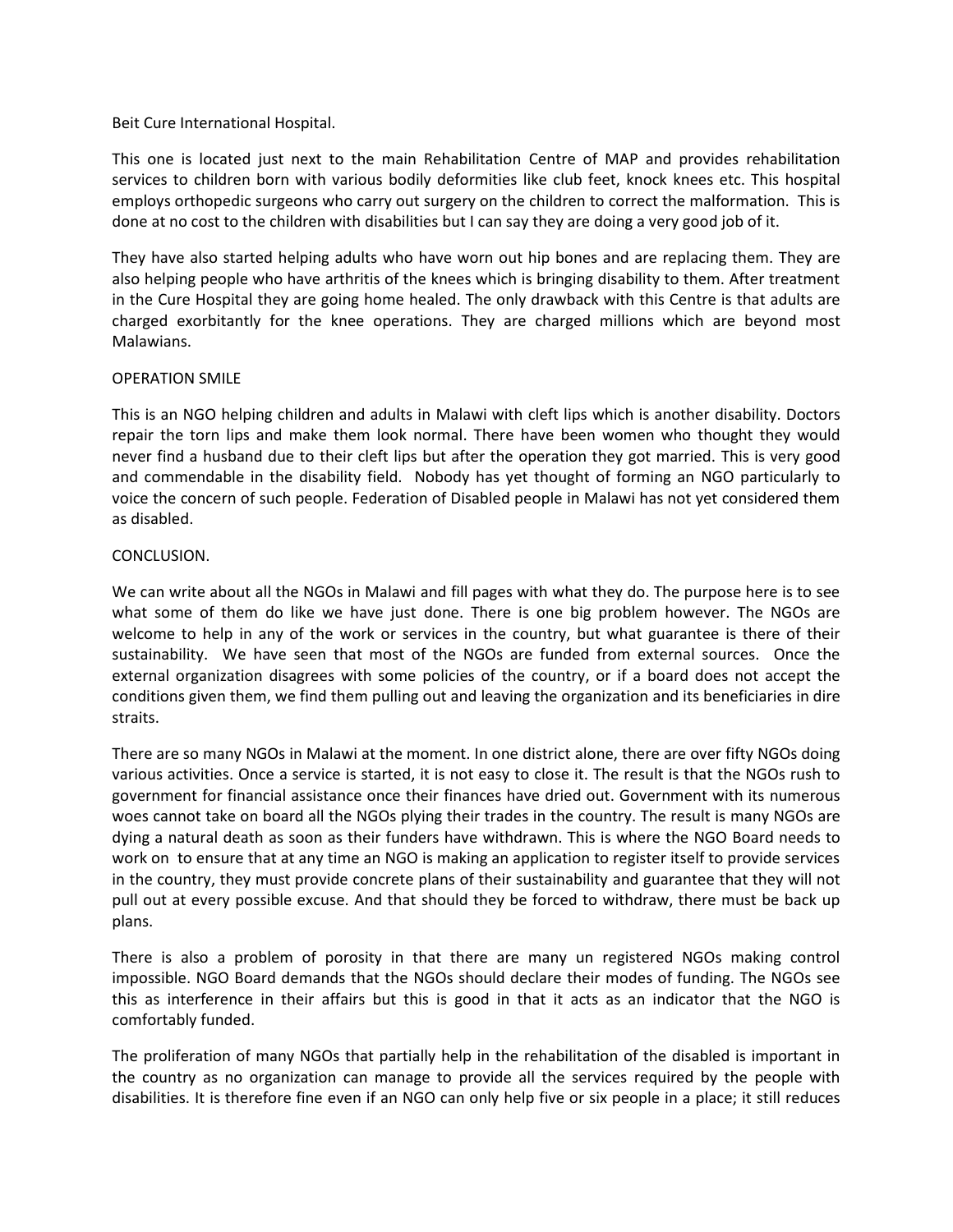the number of people in need of help. There are many of this kind in the country. Very small organizations working in an area of about five to ten kilometers radius. These are essential in that they may be placed in places where the bigger NGOs may not be able to reach due to various factors. There also very many small NGOs that are providing medical rehabilitation services in some parts of the country. These NGOs are manned by people trained by MAP. We therefore rest assured that they know what they are doing as they have the desired training and experience. The same problem though is inherent in these as well because even if they are charging for their services, the money they get cannot sustain their work At the end of the day therefore, there will be services that have been started but have died on the way which is not good. Just like President Obama said at one time, it is easy to start a war but difficult to stop it. Once a service has been started it gets into the system of the community and therefore needs to be permanent in nature. If it fails to continue then either some other NGO must pick the pieces and continue or Government gets forced to come in and continue with the project thereby putting government to unnecessary pressure financially. A simple example of this is a place in the rural areas where there is no maize milling facility then someone brings a maize mill. That someone will have brought a very essential service which will mitigate peoples suffering in the area. Then suddenly the service stops doe to various problems the person may be facing in continuing with the service. The people of the area will suffer more than the time they had no service.

# THE END 21st May 2018.

#### Malawi Union for the Blind

This is another local NGO that came up due to the failure of the main organizations in AFEDOMA, MACOHA to fully lobby for their rights with government.

Malawi National Association for the Deaf MANAD. This is the Malawi National Association for the Deaf and also born of the frustration after failing to advance their grievances to the authorities of the land, they are now fighting for their rights on their own.

Malawi Association for the Physically Disabled in Malawi.

This is a newly established organization wanting to voice the challenges facing people with physical disabilities in Malawi.

CRECOM.

CCJP Catholic Committee for Justice and Peace.

MHRC (Mental Health Resource Centre)

This organization is dealing with mental health in the country as there are very few organizations dealing with mental health. This one is playing a prominent role in sensitizing the public that mental health can be dealt with effectively.

BILAL Trust

Care for Victimized women and Children